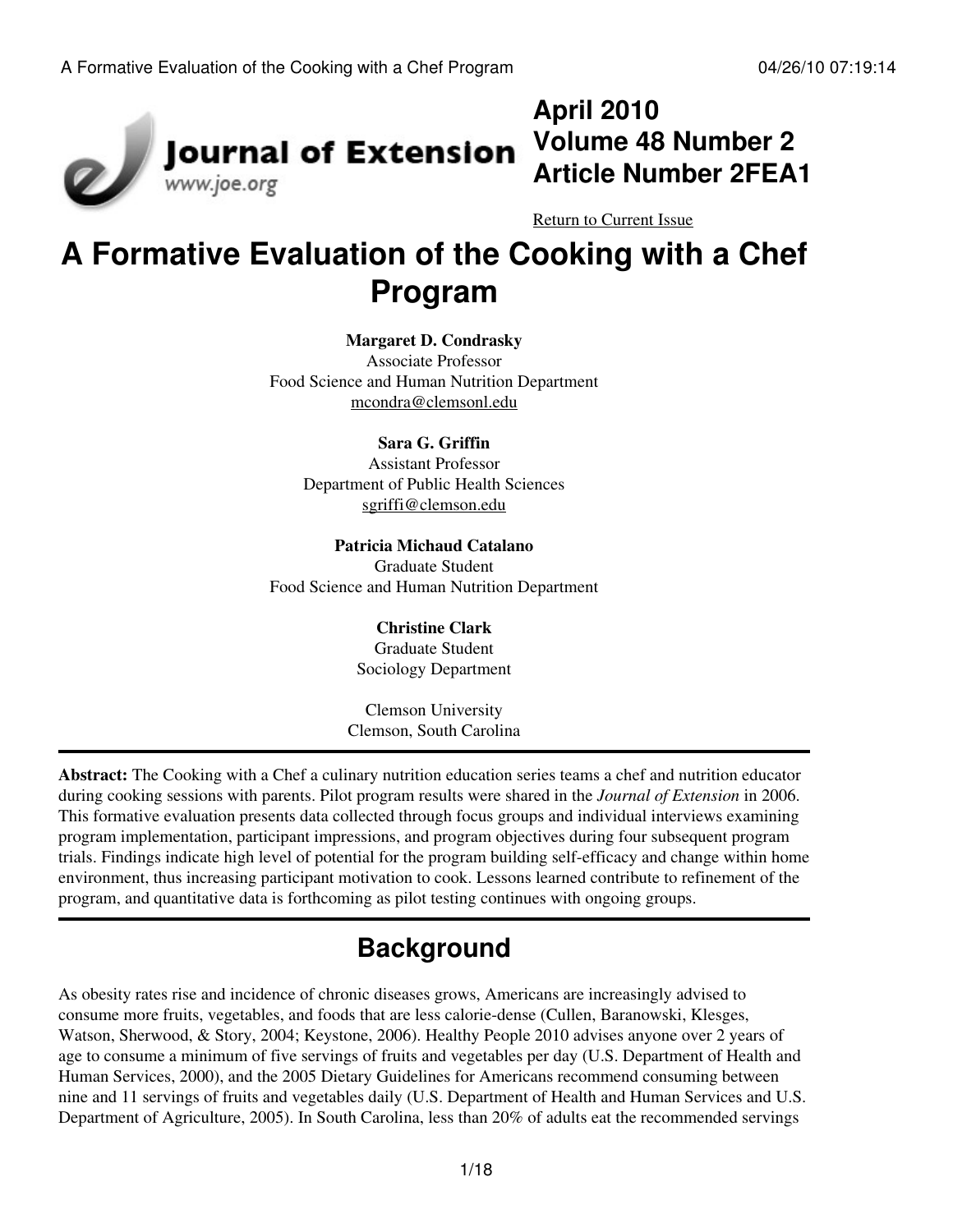of fruits and vegetables (Block, Patterson, & Subar, 1992), and only 16% of children consume five or more servings (Rafioura, Sargent, Anderson, & Evans, 2002).

Although these statistics are alarming, a desire remains among parents to provide healthy family meals. However, due to a lack of well-balanced nutrition (Position of the American Dietetic Association, 2004) and food preparation knowledge and skills (Shankar & Klassen, 2001; Condrasky, 2006a), many are unable to meet specific dietary recommendations, especially those regarding fruits and vegetables.

In response to this health crisis, the Cooking with a Chef (CWC) program was introduced to Cooperative Extension agents in the *Journal of Extension* and is an on-going program in South Carolina through Clemson University, with partnership from the Department of Health and Environmental Control (Condrasky, 2006a). Meal planning is a key element for building confidence in the kitchen. In fact, when parents and caregivers plan ahead and have well-stocked pantries and refrigerators, they cook at home more often (Position of the American Dietetic Association, 2004). Unfortunately, minority and low-income families have restricted resources, time, and skills to identify and prepare healthy foods, and they often have an inadequate knowledge of nutrition (Fleishhacker & Achterberg, 2003; Horodynski, Hoerr, & Coleman, 2004; Condrasky, Graham, Kamps, & Vinuya, 2006).

Convenience foods, restaurants, and drive-through windows are substituted for home-cooked meals now more than ever before**.** In 1981, 3.7 meals per week were eaten away from home, but that number rose to almost five per week in 2005 (Cullen et al., 2004). Restaurant and take-away foods often contain less fruits, vegetables, and milk, and more saturated fat and calories (Keystone, 2006). Restaurant portion sizes have also increased during this time period (U.S. Department of Health and Human Services, 2000; U.S. Department of Health and Human Services and U.S. Department of Agriculture, 2005)**.**

When combined, the insufficient intake of fruits and vegetables, the increased frequency of eating meals away from home, the lack of food preparation skills, and the increase in portion sizes contribute to the rise in obesity and related chronic diseases (Rafioura, Sargent, Anderson, & Evans, 2002). To respond to these needs, nutrition intervention programs should be theoretically based and include techniques that help families develop strategies for quick, nutritious meals, manage food resources, feel more confident in food preparation knowledge and ability, and improve nutrient composition of their diet.

### **Formative Evaluation**

Formative evaluation is used to develop and improve interventions. Rossi, Lipsy, & Freeman (2004) state that formative evaluations are used to "to furnish information for guiding program improvements . . . to help form or shape the program to perform better."

This article to discusses the formative evaluation results of the Cooking with a Chef program, identifying or confirming key intervention elements, refining the understanding on how these elements are best addressed in the intervention, and acknowledging logistical issues that may affect intervention delivery and acceptance. This information is used to finalize the intervention design that will be tested through a larger, randomized controlled efficacy study. In the study reported here interviews were conducted as part of the formative evaluation process. This strategy, as a way to solicit feedback, is useful for outreach Extension programming evaluation and may yield valuable lessons learned.

### **Theoretical Framework**

The theoretical foundation of CWC comes from the Social Cognitive Theory (SCT) (Bandura, 1986). The CWC program uses the SCT by attending to the influences of personal characteristics, environmental events,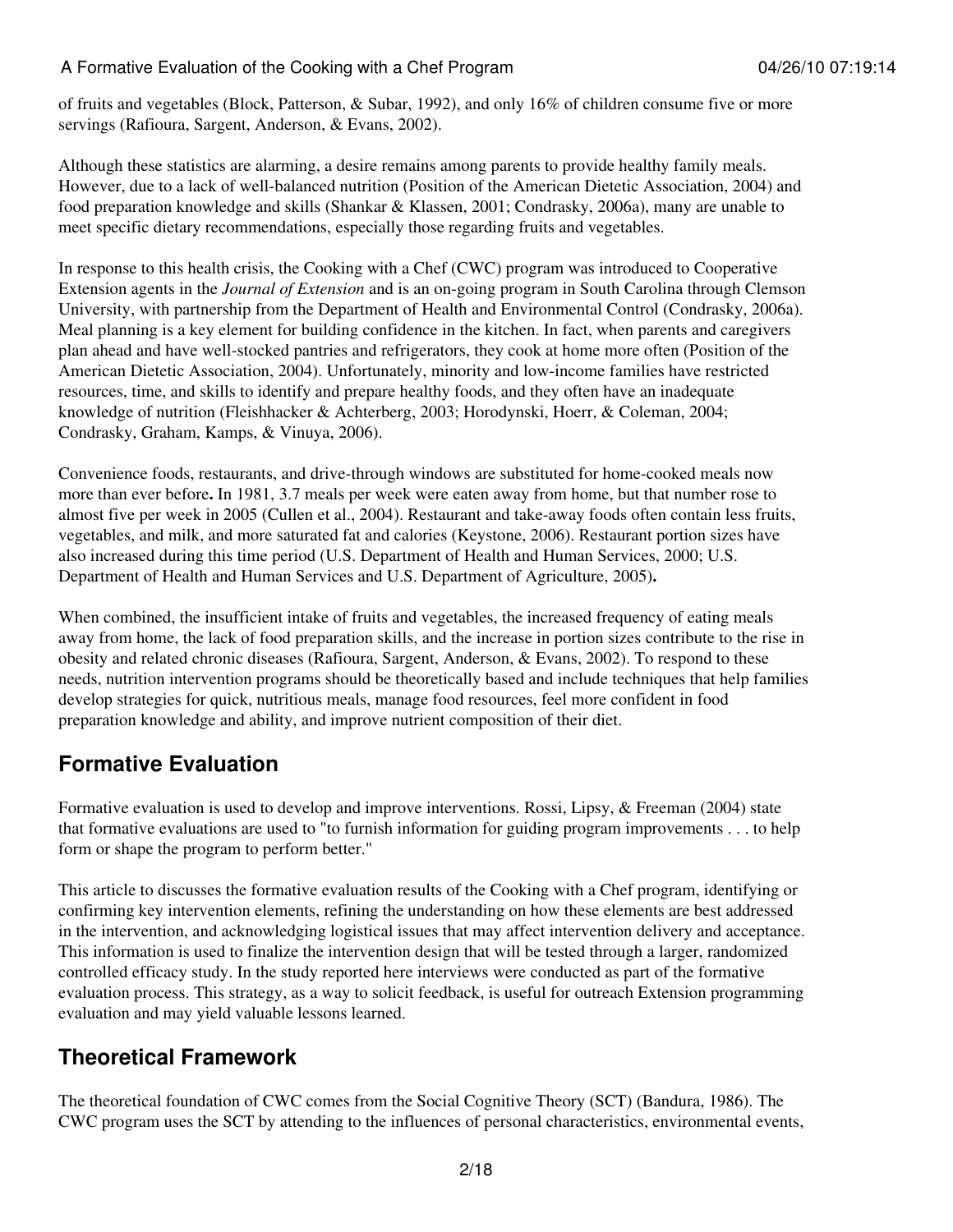and behavior. Personal characteristics, including experience with herbs, spices, fruits, and vegetables, may influence opinions regarding taste, preferences, and ease related to food preparation. Environment and learning objectives center on how to have and prepare fresh fruits and vegetables such that they are available and accessible for snacks and meals at home. Through the concept of reciprocal determinism, parents/care givers will become more comfortable with preparing home cooked meals with fruits and vegetable, they will offer these meals more frequently and children will subsequently develop a preference for these foods and ask for them.

## **Methods**

### **Cooking with a Chef Program Description**

The CWC program was inspired by another program supported by Tyson Foods, Share Our Strengthâ Operation Frontline. Operation Frontline is a program that trains chefs and dietitians to facilitate a 6-week course for low-income families nationwide focusing on basic nutrition education, food resource management, and healthy cooking (Share Our Strength What We Do Operation Frontline, 2007). A central element of the CWC program is the cooperation of a professional chef and a nutrition educator team (Condrasky, 2006b). The chef's role is to teach culinary techniques that correspond with the nutrition education lessons through meal planning activities and hands-on cooking guidance. In preparation for the current study, the initial four groups of low-income and minority caregivers that had participated in program development pilot studies for CWC were interviewed.

In order to recruit participants for these initial pilot group, fliers were distributed at Head Start centers and churches in the upstate of South Carolina. Three intervention and three control groups with an average group size of 14 participants were randomly designated by the location of the Head Start centers in three upstate South Carolina counties. All elements of the CWC program, including interaction with the chef and nutrition educator, hands-on cooking activities, nutrition education lessons, and meal planning guidance, were delivered to the intervention groups. Control group participants of CWC pilot programs received the printed material for the program only, with no chef-led interactive cooking activities. This program was developed by a faculty member in the Department of Food Science and Human Nutrition for the purpose of improving health disparities through a culinary nutrition intervention, and approved by the University Office of Research Compliance.

During the intervention program, the chef-nutrition educator team delivered five lessons complete with nutrition education and cooking activities. The 2-hour sessions included hands-on cooking and skill refinement in a group setting while preparing lunch for the conclusion of the class meeting. The recipes chosen for each lesson corresponded with the nutrition education lesson topic. For example, the participants prepared bean salad and pinto bean chili when discussing fiber during the Flavor and Nutrition on the Menu lesson. During all lessons, the chef shared tips on proper knife skills, recipe substitutions, timesaving techniques, and flavor development. The nutrition educator discussed the importance of meeting the Dietary Guidelines for Americans standards, especially fruit and vegetable intake, while sharing techniques for implementing those guidelines into family meals.

Focus groups were also conducted with participants at the conclusion of the CWC programs. This article includes data from these focus groups as well as from individual interviews conducted with 12 people involved in developing, promoting, and implementing the CWC program. Individual interviews were also used to collect data from program partners because of their different experiences and roles in advocating, coordinating, and implementing the CWC program. The CWC team interaction with each program director was vastly different, and it was determined that interviews would get the most in-depth information about unique experiences. Lessons learned from this formative research will contribute to the development and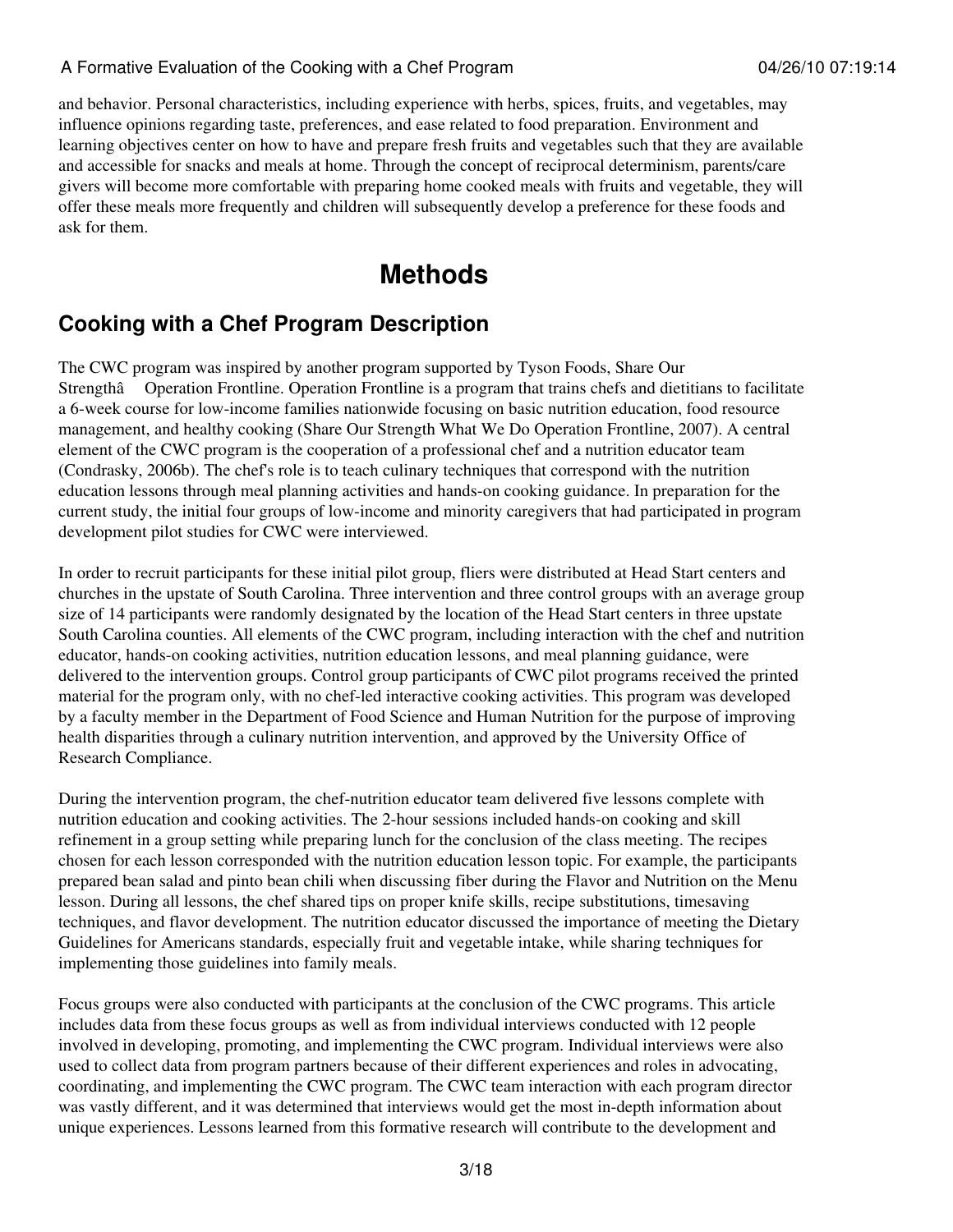administration of a more efficient and thorough evaluation.

### **Interview Participants**

Individuals were selected from various organizational types for interviews with program directors. All of the potential interviewees who were asked agreed to participate in the interviews (n=12). Interviews were conducted with three chefs, one program developer, five local program supporters, one state-level supporter, and two program assistants. The local program supporters were directors and management staff from local Head Start centers where the CWC intervention and control programs were implemented. Comments from these interviews will be referred to as "interviewees."

Focus group participants consisted of parents and caregivers who participated in either the CWC pilot intervention or control group. Focus groups were held 2 weeks after the conclusion of the CWC programs at the program site. These sessions were conducted separately for CWC intervention group participants and control group participants. Comments from these interviews will be referred to as "participants."

### **Discussion Guide Questions**

The interview discussion guide for the 12 individual interviewees was developed by the program developer and program assistants in collaboration with an outside evaluation consultant (Table 1). The questions focused on detailing the steps taken to develop and implement CWC and the lessons learned.

The focus group discussion guide (Table 2) was developed by the program developer with input from nutrition educators and health outreach professionals. The questions were written to learn both the participants' perceptions about the program impact and suggestions for improvement. The questions were different for the interviews and the focus group discussion guides. We received different types of information from different sources, thus we provide full disclosure so as not to risk presenting anything in a biased way.

| Program          | How do you get chefs involved?                                |  |  |  |  |  |
|------------------|---------------------------------------------------------------|--|--|--|--|--|
| <b>Developer</b> | How do you get a support center (ex: Head Start center)       |  |  |  |  |  |
|                  | cooperation?                                                  |  |  |  |  |  |
|                  | How do you advertise program to attract participants?         |  |  |  |  |  |
|                  | How do you maintain participant attendance?                   |  |  |  |  |  |
|                  | What characteristics/skills do you look for in a cooperating  |  |  |  |  |  |
|                  | chef?                                                         |  |  |  |  |  |
|                  | What characteristics/skills do you look for in the supporting |  |  |  |  |  |
|                  | staff?                                                        |  |  |  |  |  |
|                  | What characteristics/skills do you look for in the nutrition  |  |  |  |  |  |
|                  | educator?                                                     |  |  |  |  |  |
|                  | What types of financial sponsorship is available?             |  |  |  |  |  |
|                  | What are some techniques used to build community              |  |  |  |  |  |
|                  | partnerships?                                                 |  |  |  |  |  |
|                  | What is the overall cost of the Cooking with a Chef program?  |  |  |  |  |  |
|                  | What is the overall goal of the Cooking with a Chef program?  |  |  |  |  |  |
|                  | How can you determine who would benefit from this program?    |  |  |  |  |  |
|                  |                                                               |  |  |  |  |  |
|                  |                                                               |  |  |  |  |  |

| Table 1.                     |  |  |  |  |  |
|------------------------------|--|--|--|--|--|
| Interviewee Discussion Guide |  |  |  |  |  |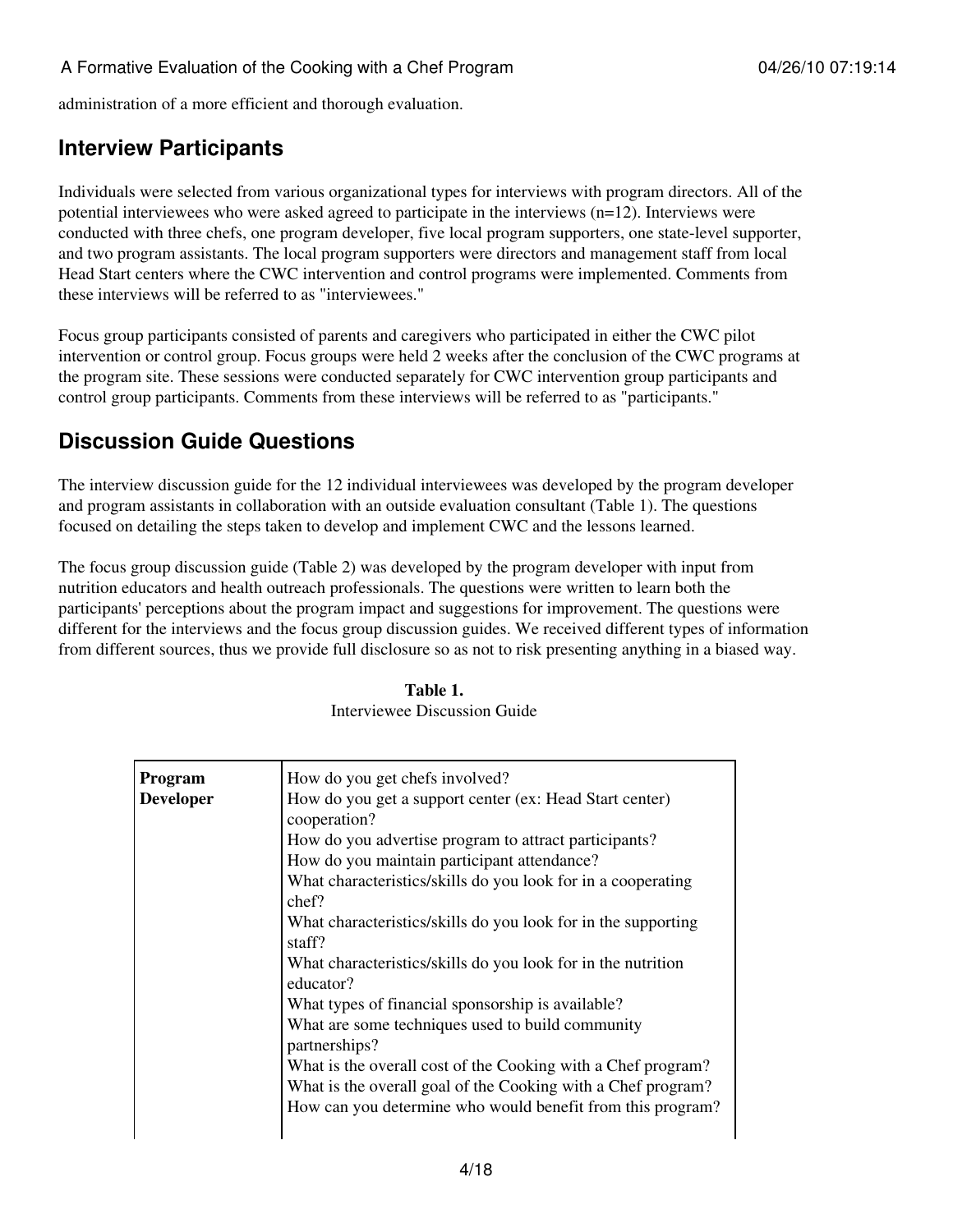|                                          | (i.e. family characteristics, participant skill level, participant<br>language competency)                                                                                                                                                                                                                                                                                                                                                                                                                                                                                                                                                                                                                      |  |  |  |  |
|------------------------------------------|-----------------------------------------------------------------------------------------------------------------------------------------------------------------------------------------------------------------------------------------------------------------------------------------------------------------------------------------------------------------------------------------------------------------------------------------------------------------------------------------------------------------------------------------------------------------------------------------------------------------------------------------------------------------------------------------------------------------|--|--|--|--|
| Program<br><b>Assistants</b>             | What logistics need to be considered to offer a complete<br>program?<br>How long did it take to prepare for each session?<br>How long did it take to set-up on site before each session?<br>How long did it take to teach each session?<br>How long did it take to clean-up after each session?<br>Describe the adequacy of the time allotted for each lesson.<br>How did you plan for the number of people that would attend<br>each lesson?<br>What characteristics and skills did you bring to this program?<br>Describe the ease or difficulty in contacting participants before<br>each session.<br>Describe changes you saw in participants while observing the<br>lessons.                               |  |  |  |  |
| Cooking with a<br><b>Chef Site Staff</b> | How did you advertise and encourage parents to participate?<br>What was done well in this program? (i.e. logistics, topics,<br>activities, time)<br>What improvements could be made to Cooking with a Chef?<br>Why is this program beneficial to the parents you work with?<br>Do you think the program would work without a chef?<br>How often should the program be offered?<br>How did you hear about the program?<br>How has this program improved since the initial pilot series?<br>In your opinion, what was the best part of the program?                                                                                                                                                               |  |  |  |  |
| Program<br><b>Supporters</b>             | How did you advertise and encourage parents to participate?<br>What was done well in this program? (i.e. logistics, topics,<br>activities, time)<br>What was the benefit of having a chef involved?<br>What were the benefits of a hands-on cooking class for parents?                                                                                                                                                                                                                                                                                                                                                                                                                                          |  |  |  |  |
| <b>Chefs</b>                             | Describe the training you received for participation in Cooking<br>with a Chef.<br>What improvements could be made in the training?<br>Did you feel comfortable with the tasks assigned to you?<br>Why did you choose to become involved in this program?<br>How did you first become aware of this program?<br>Do your beliefs coincide with the messages of the program?<br>In your opinion, what were the most important lessons taught?<br>Why do you think it is important to have a chef involved in this<br>program?<br>Would you participate again? Why or why not?<br>Would you recommend participating in this program to fellow<br>chefs?<br>Describe the time commitment you made for this program. |  |  |  |  |

**Table 2.**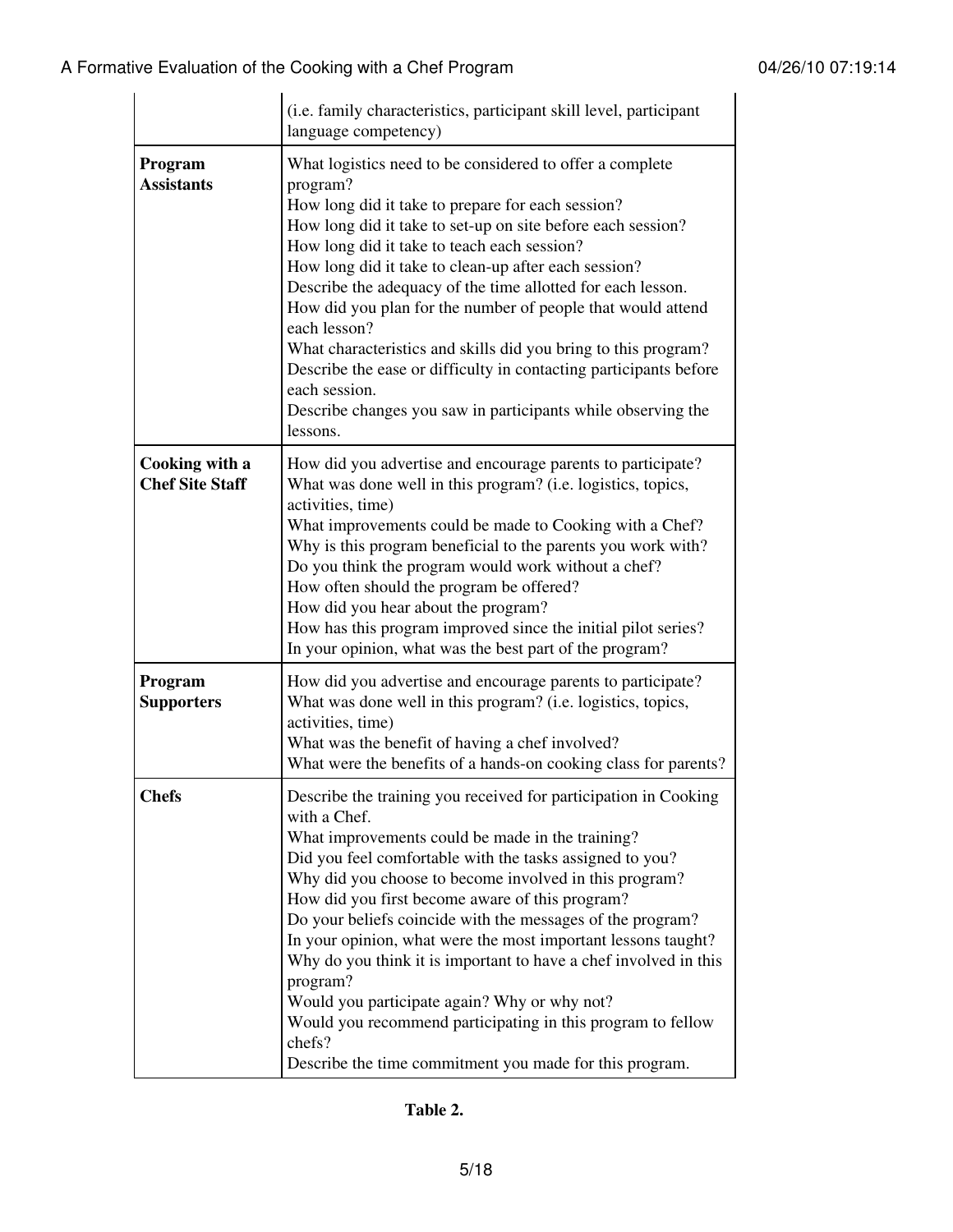Participant Discussion Guide

| <b>Intervention and Control Groups 2005</b><br>and 2006                                                                                                                    | How did the Cooking with a Chef<br>program influence your food choices?<br>How did the Cooking with a Chef<br>program affect your family's life?<br>What impact did the chef have on you and<br>the program?<br>How would you describe Cooking with a<br>Chef to a friend?<br>Initially, what made you decide to attend<br>this program?<br>What made you keep coming?<br>What was the most helpful lesson?<br>Did you feel lesson were taught at your<br>level?<br>Were messages of the lessons important to<br>you and your family?<br>Do you have any ideas for program<br>improvement? |
|----------------------------------------------------------------------------------------------------------------------------------------------------------------------------|--------------------------------------------------------------------------------------------------------------------------------------------------------------------------------------------------------------------------------------------------------------------------------------------------------------------------------------------------------------------------------------------------------------------------------------------------------------------------------------------------------------------------------------------------------------------------------------------|
| <b>Additional Questions from</b><br><b>Intervention and Control Groups 2006</b><br>a<br>a- These questions were added to the discussion guide for intervention and control | Has this program influenced your at-home<br>cooking confidence?<br>Comment on the amount of at-home<br>cooking you currently do.<br>Did participating in this program<br>encourage you to cook more at home?<br>Do you feel that your family is eating<br>more fruits and vegetables?<br>What new foods have you tried in the last<br>few weeks at home?<br>What new recipe ideas or flavors have you<br>used at home?<br>What suggestions do you have for eating<br>more fruits and vegetables?<br>Comment on the participant manual<br>provided during the program.                      |

groups in 2006

### **Data Collection**

Data for the study reported here were collected via individual interviews with chefs, program supporters, program developers, and program assistants (interviewees) and focus group discussions with CWC program participants (parents and caregivers).

The individual interviews were audio taped and conducted in-person or over the phone by two graduate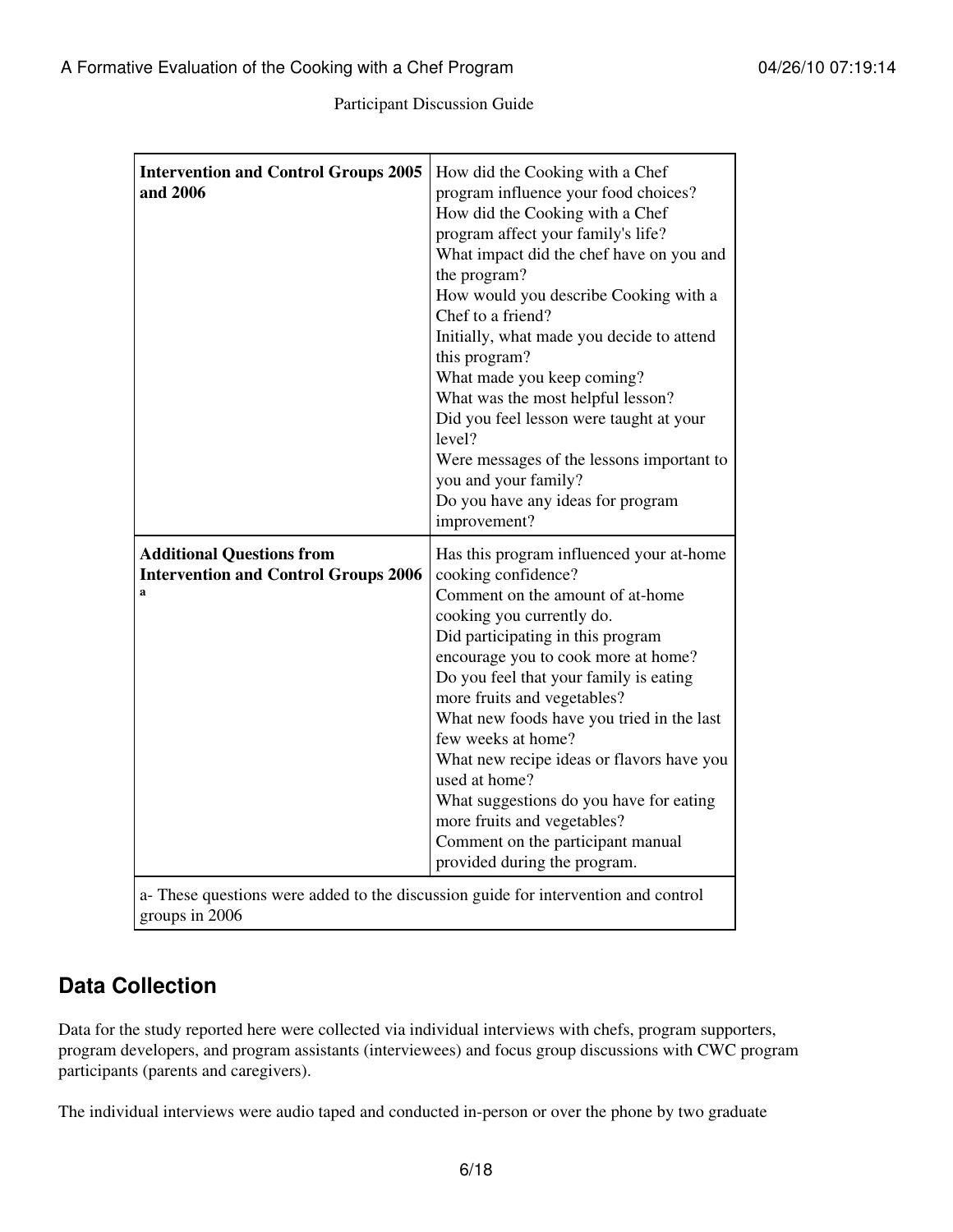students with knowledge of and experience with the CWC program. Prior to conducting the interviews, the graduate students were trained in interviewing techniques, note taking, and development of note-based transcripts.

Focus groups were conducted by CWC program staff at the end of the CWC program. This facilitator was trained and had experience in facilitating focus group interviews. Focus group sessions were also audio taped and transcribed by graduate students involved with the CWC program.

### **Analysis**

Content analysis of transcripts and interview notes was conducted using an open coding process. The questions used in the interviews as presented in Tables 1and 2 provided clues to themes that might be in the interview transcripts as well as to other themes that might emerge that were unanticipated. As themes, patterns of words, perceptions, ideas, and program suggestions emerged, they were classified into categories (Strauss & Corbin, 1998). From this list, a code book was developed and then used to code the focus group transcripts and interview notes. Each transcript was coded independently by two people who then compared codes. Inter-rater reliability between the coders  $(r = 0.70)$  indicates acceptable levels of agreement. After the transcripts were coded, the codes were reviewed for content analysis structures outlined by Miles and Huberman to identify sub-categories (1994). Through this inductive process, emerging themes were identified. Themes were defined as categories or sub-categories that were discussed or identified by more than two interviewees or participants.

## **Results**

These data yielded four major themes relating to program logistics, suggestions, perceived impressions and impacts, and chef involvement as seen in Table 3. Several of the themes that were commented upon solely by interviewees included program logistics and perceived impact and impressions of the CWC program on participants. Chef interviewees, alone, addressed the benefit of chef participation in CWC from the chef's perspective. Themes made only by participants regarded the impact and impressions of the CWC program on participants and increased use of herbs and spices. Remaining themes including program suggestions, chef involvement, and the remaining three core goals of the CWC program were remarked upon by both interviewees and participants.

| <b>Key Themes</b><br>and<br><b>Sub-Themes</b> | $n_{\rm p}^{\rm a}$ | <b>Participant</b><br>Comments <sup>b</sup> | $n_i^c$         | Interviewee Comments <sup>d</sup>                                                           |
|-----------------------------------------------|---------------------|---------------------------------------------|-----------------|---------------------------------------------------------------------------------------------|
| <b>Logistics</b>                              |                     |                                             |                 |                                                                                             |
| Preparation                                   | 0                   |                                             | 12 <sup>e</sup> |                                                                                             |
| Participant<br>Recruitment                    | 0                   |                                             | 6               | "Fliers and press releases to<br>advertise Cooking with a Chef"                             |
| Chef<br>Recruitment                           | 0                   | f                                           | $\overline{4}$  | "Advertise program at chef"<br>meetings, community colleges,<br>and chef networking events" |

**Table 3.**

Key Themes and Sub-Themes identified by the Participants and the Interviewees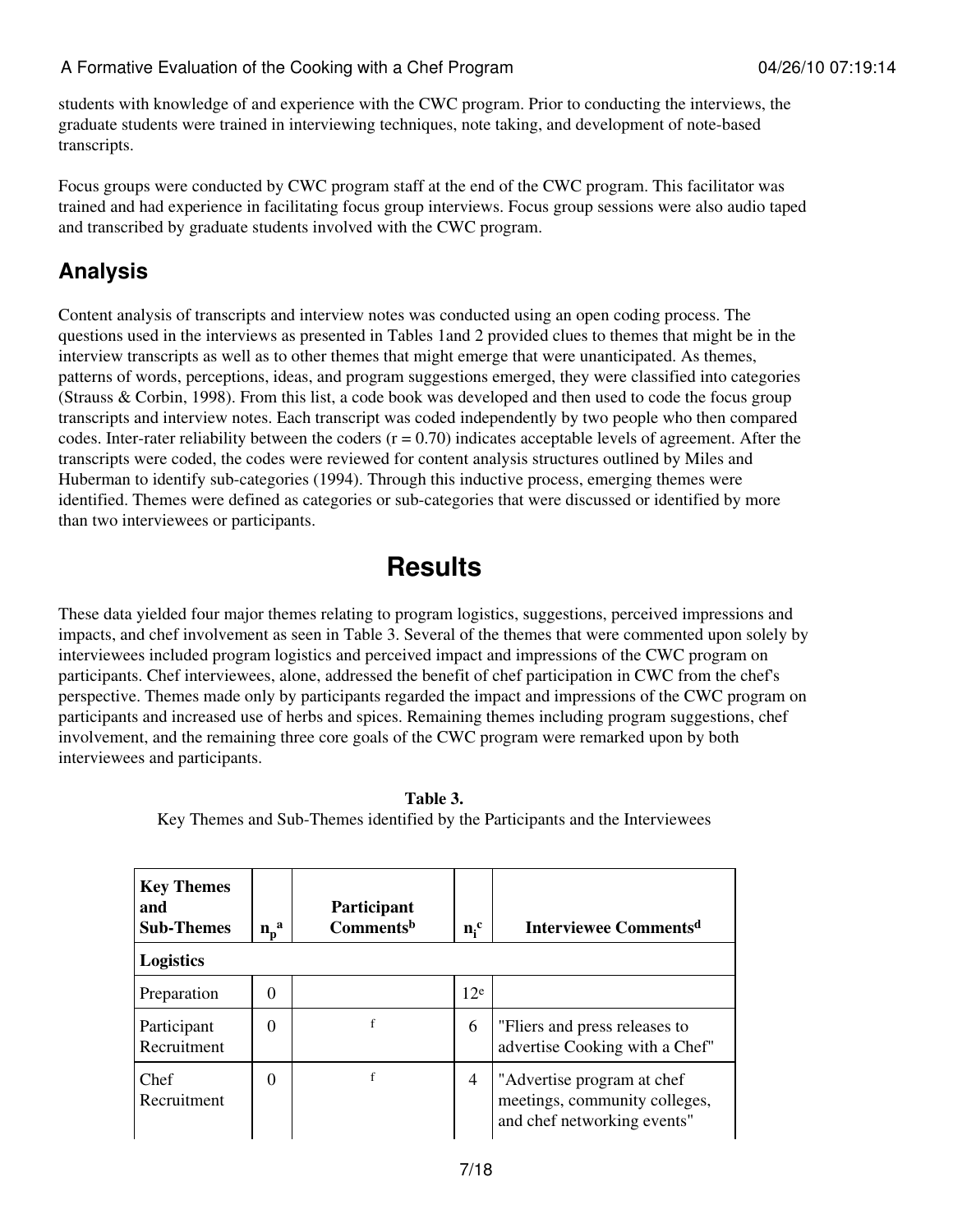|                                        |          |                                                                 |                | "Recruit chefs with<br>well-developed social and<br>teaching skills, and who are<br>confident in producing a meal<br>while demonstrating techniques"<br>"Chefs should be enthusiastic<br>about the program and have a<br>commitment to healthy cooking<br>and eating for the purpose of<br>improving quality of life"<br>"Provide program manual and<br>discuss main goals to emphasize<br>during class"                                                                                                                                                      |
|----------------------------------------|----------|-----------------------------------------------------------------|----------------|---------------------------------------------------------------------------------------------------------------------------------------------------------------------------------------------------------------------------------------------------------------------------------------------------------------------------------------------------------------------------------------------------------------------------------------------------------------------------------------------------------------------------------------------------------------|
| Facility<br>Recruitment                | $\Omega$ | f                                                               | 3              | "Establish rapport with center<br>staff"                                                                                                                                                                                                                                                                                                                                                                                                                                                                                                                      |
| Program<br>Assistant<br>Recruitment    | $\theta$ | $\mathbf f$                                                     | $\overline{2}$ | "Recruit volunteers with interest<br>in the program topics,<br>organizational, cooking, social<br>and evaluation skills"<br>"Obtain funding for staff"                                                                                                                                                                                                                                                                                                                                                                                                        |
| Logistics of<br>Program<br>Preparation | $\Omega$ | f                                                               | $\overline{2}$ | "Obtain funding for supplies"<br>"Transportation"<br>"Purchase and allocation of<br>program incentives"                                                                                                                                                                                                                                                                                                                                                                                                                                                       |
| Delivery                               | $\theta$ | $\mathbf f$                                                     | 9              | "Scheduled program at a time of<br>day most convenient for<br>participants and chefs"<br>"Allotted time period (9-11am)<br>was sufficient for lesson and<br>hands on activities"<br>"Chef was able to stretch or<br>condense program content as<br>needed"<br>"Collecting contact information<br>for participants important for<br>reminders about class meetings"<br>"Incentives including groceries,<br>manual and cookbook are key to<br>attracting participants"<br>"Materials for class include<br>grocery items, evaluation, and<br>participant manual" |
| <b>Program Suggestions</b>             |          |                                                                 |                |                                                                                                                                                                                                                                                                                                                                                                                                                                                                                                                                                               |
| Format                                 | 5        | "Wanted more time<br>to ask chef questions<br>and to learn more | 6              | "Involve or hire a chef/culinary<br>arts students with free afternoons<br>for full time"                                                                                                                                                                                                                                                                                                                                                                                                                                                                      |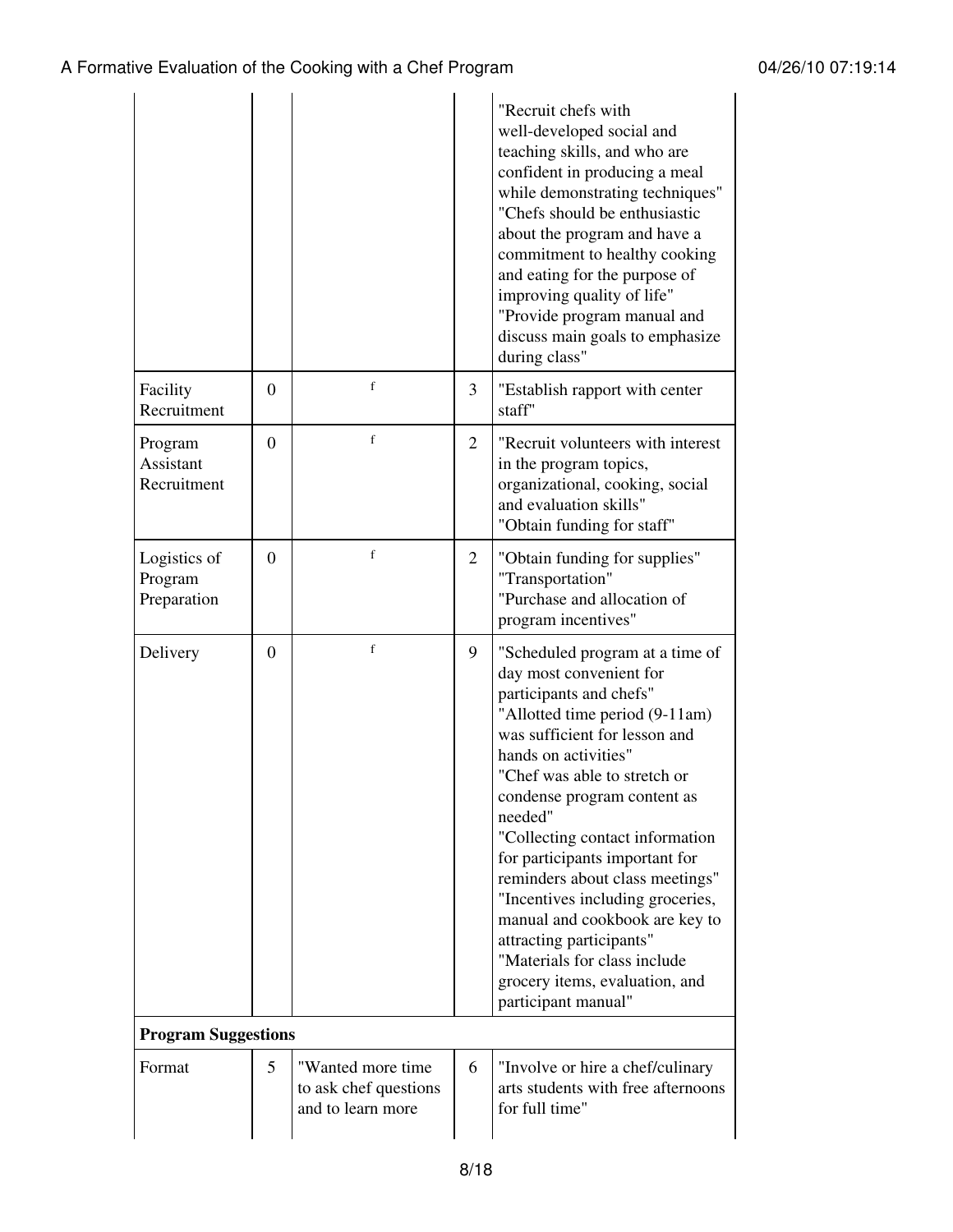|                               |          | about nutrition"                                                                                                                                                                                                                                                                                                                                                                                                                                                                                                                                                                                                               |                | "Include nursing or dietetic<br>students who have knowledge of<br>health and nutrition"                                                                                                                                                        |
|-------------------------------|----------|--------------------------------------------------------------------------------------------------------------------------------------------------------------------------------------------------------------------------------------------------------------------------------------------------------------------------------------------------------------------------------------------------------------------------------------------------------------------------------------------------------------------------------------------------------------------------------------------------------------------------------|----------------|------------------------------------------------------------------------------------------------------------------------------------------------------------------------------------------------------------------------------------------------|
| Expansion                     | 12       | Expand program<br>offering to more<br>preschools at Head<br>Start centers,<br>churches, etc                                                                                                                                                                                                                                                                                                                                                                                                                                                                                                                                    | $\overline{7}$ | "Expand advertising techniques<br>through television and radio<br>announcements"<br>"Supplement program with<br>CDs/DVDs, more recipes,<br>menus, Spanish language<br>materials"                                                               |
| <b>Impact and Impressions</b> |          |                                                                                                                                                                                                                                                                                                                                                                                                                                                                                                                                                                                                                                |                |                                                                                                                                                                                                                                                |
| <b>By Participants</b>        | 23       | "Increased awareness<br>of importance of<br>eating fruits and<br>vegetables"<br>"Learning how to<br>prepare healthy<br>meals with fruits and<br>vegetables"<br>"Helpful for figuring<br>out how many<br>vegetables to buy for<br>the week"<br>"More conscious of<br>nutrition labels; more<br>confident with spices<br>and cutting<br>vegetables"<br>"Cut back on frying;<br>started baking,<br>broiling and grilling"<br>Kids eat more fruits<br>and vegetable and<br>program encouraged<br>me to keep giving<br>them to try so they<br>will find what they<br>like and eat more."<br>"Hands on learning is<br>more powerful" | $\overline{0}$ | $\mathbf f$                                                                                                                                                                                                                                    |
| By<br>Interviewees            | $\Omega$ | $\mathbf f$                                                                                                                                                                                                                                                                                                                                                                                                                                                                                                                                                                                                                    | 10             | "Chef helped participants learn<br>skills (like using knives and how<br>to chop/dice/etc) by first<br>demonstrating, then let them do<br>it on their own, then helped them<br>correct their mistakes. Some<br>participants were shy and scared |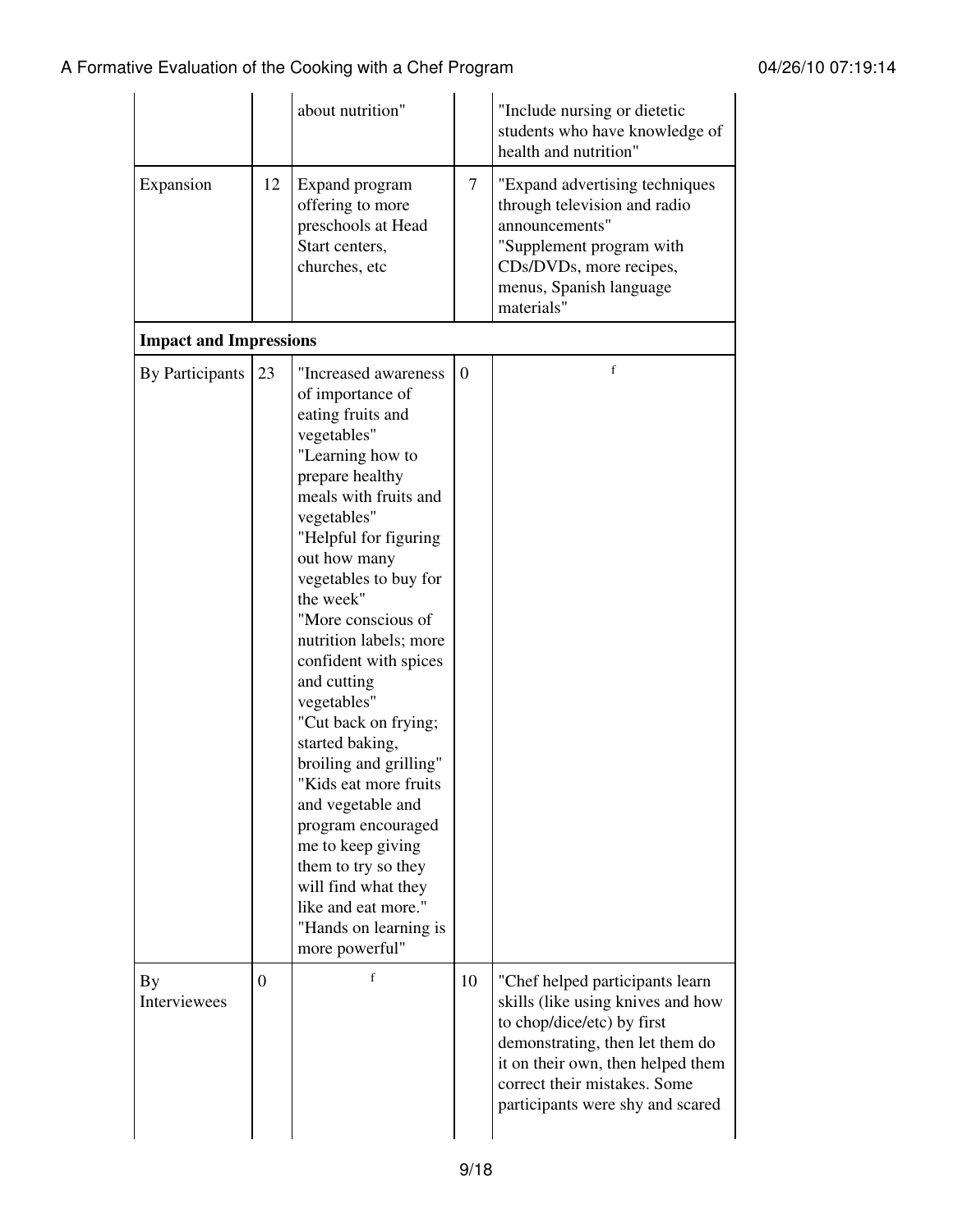| <b>Chef Involvement</b>                  |                |                                                                                                                                                                                                                     |                | at first but then soon built their<br>confidence"<br>"Parents have a desire to learn<br>these things like how to prepare<br>healthy meals, menu planning,<br>and how to prevent things they<br>see in the media like childhood<br>obesity"<br>"Participants now know that<br>preparing healthy meals is not<br>difficult"<br>"Shows participants what they<br>can do and then builds on it"<br>"Remove barriers on how and<br>what to cook"<br>"Majority of parents in<br>low-income families are<br>intimidated by learning, but<br>depend primarily on hands on<br>training"<br>"There is a definite need for a<br>program that increases<br>confidence and knowledge in the<br>kitchen" |
|------------------------------------------|----------------|---------------------------------------------------------------------------------------------------------------------------------------------------------------------------------------------------------------------|----------------|--------------------------------------------------------------------------------------------------------------------------------------------------------------------------------------------------------------------------------------------------------------------------------------------------------------------------------------------------------------------------------------------------------------------------------------------------------------------------------------------------------------------------------------------------------------------------------------------------------------------------------------------------------------------------------------------|
| Benefit of<br>Having a Chef<br>Present   | 8              | "Chef is the draw"<br>"Easy and<br>informative way to<br>add nutrition in a<br>hands-on experience"<br>"More fun if it is<br>visual and<br>entertaining"<br>"A way for mom's to<br>cook over and cook<br>healthier" | 5              | "Important to have a chef present<br>to show that professionals are<br>motivated to preparing nutritious<br>meals"<br>"Opportunity to work with a chef<br>with knowledge about how you<br>can cook with what's in your<br>pantry, options for other meals<br>they may not know about"<br>"Translating the health<br>messagesâ ¦with a chef more of<br>how-to to actually follow the<br>suggestions of how to eat healthy<br>and prepare those meals"                                                                                                                                                                                                                                       |
| <b>From the</b><br>Chef's<br>Perspective | $\overline{0}$ | $\mathbf f$                                                                                                                                                                                                         | $\overline{4}$ | "Teaching confidence with<br>cooking skills to encourage<br>cooking at home"<br>"Liked hearing participants say<br>thank you at the end of each<br>class and hearing what new<br>things people have tried."<br>"To give chefs notoriety and<br>community support for their                                                                                                                                                                                                                                                                                                                                                                                                                 |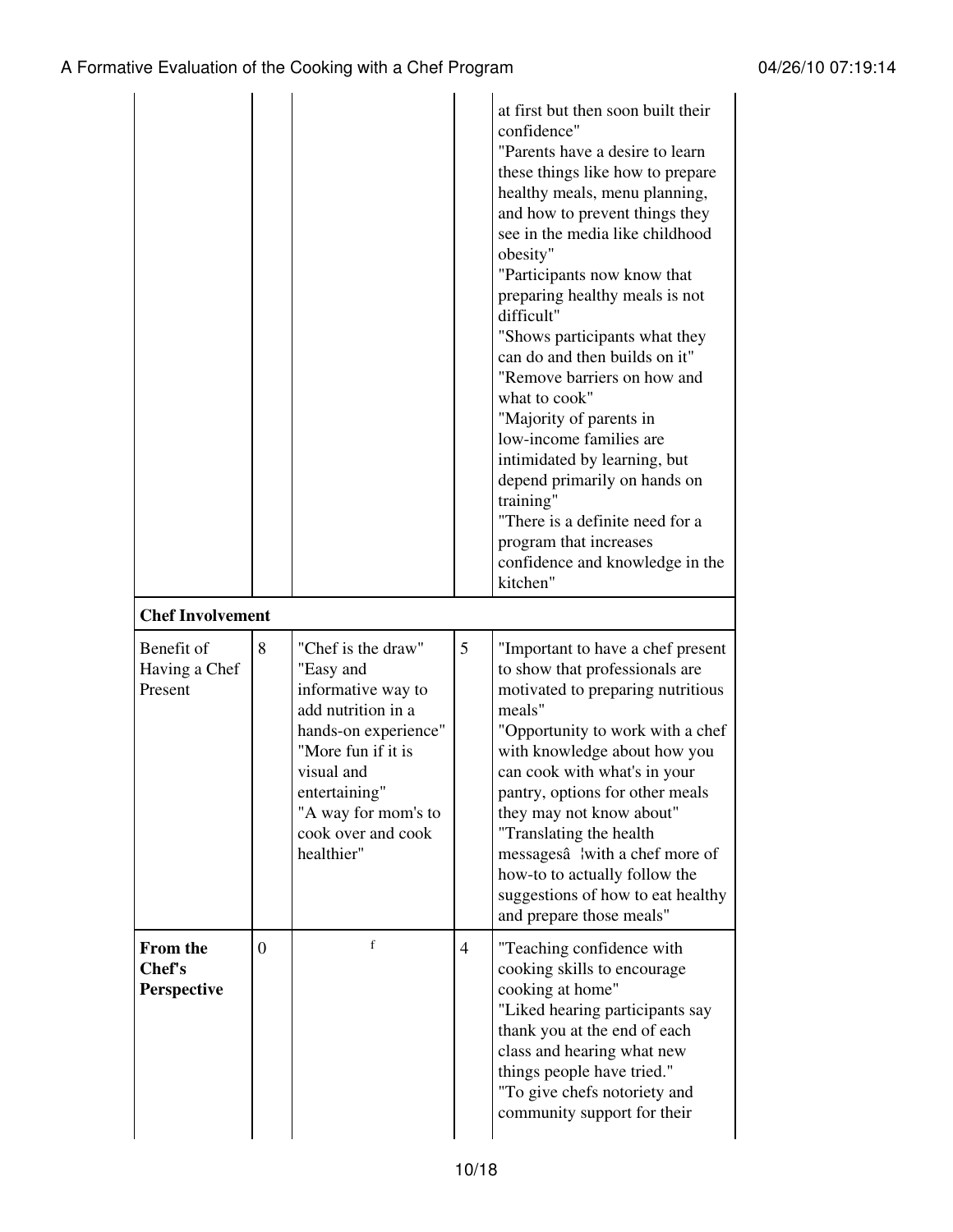|                                                                                                                                                                                                                                                                                                                       |  | roles within and outside the<br>program" |  |  |
|-----------------------------------------------------------------------------------------------------------------------------------------------------------------------------------------------------------------------------------------------------------------------------------------------------------------------|--|------------------------------------------|--|--|
| $a - n_p$ : number of participants commenting on the theme or sub-theme<br>b- Participants: Parents and caregivers who participated in the focus group sessions<br>following Cooking with a Chef pilot intervention and control group studies.<br>$c-n$ ; number of interviewees commenting on the theme or sub-theme |  |                                          |  |  |
| d-Interviewees: Individual interviews with chefs, program developers, program<br>supporters, and program assistants                                                                                                                                                                                                   |  |                                          |  |  |
| e-Number of interviewees commenting on the various aspects of preparation do not<br>sum, as ` commented on each aspect                                                                                                                                                                                                |  |                                          |  |  |
| f-No comment data available from participants or interviewees, respectively, on these<br>topics                                                                                                                                                                                                                       |  |                                          |  |  |

### **Program Logistics**

Interviewees commented on the logistics of implementing the CWC program. This category of comments included factors related to preparation and delivery of CWC. Interviewees described recruitment methods used to inform and attract program participants, potential program sites, cooperating chefs, and support staff to the CWC program. Statements regarding funding, transportation, and elements of effective program delivery including session time management issues, participant tracking data, and educational materials were also made.

### **Program Suggestions**

Interviewees and participants provided suggestions for the continued development of the CWC program. Comments ranged from recruiting additional qualified culinary and nutrition professionals, to providing additional time for hands-on cooking experiences. Interviewees and participants overwhelmingly encouraged program expansion through advertising in various media outlets, building partnerships with other community organizations, and by providing supplemental materials to participants who complete the program.

#### **Perceived Impact and Impressions**

The third theme identifies the perceived impact and impressions of the CWC program. Statements were made by both interviewees and participants regarding the overall program quality and the benefits of CWC for program participants. Participants described increased awareness of healthy eating guidelines and preparation techniques for fruits and vegetables. Comments from interviewees detailed the importance of hands-on learning and skill-building activities inherent in the CWC. They also noted the community's need for an interactive culinary nutrition education intervention like CWC.

### **Chef Involvement**

Interviewees and participants also commented on the impact of chef involvement in the CWC program. Participants indicated that having a chef present during the lessons to share technical culinary knowledge and guide their learning of how to prepare meals consistent with dietary guidelines is an integral asset to the CWC program. Chefs also shared their own perspectives on their motives for participation and their expectation of changes in participant awareness, knowledge, and behavior.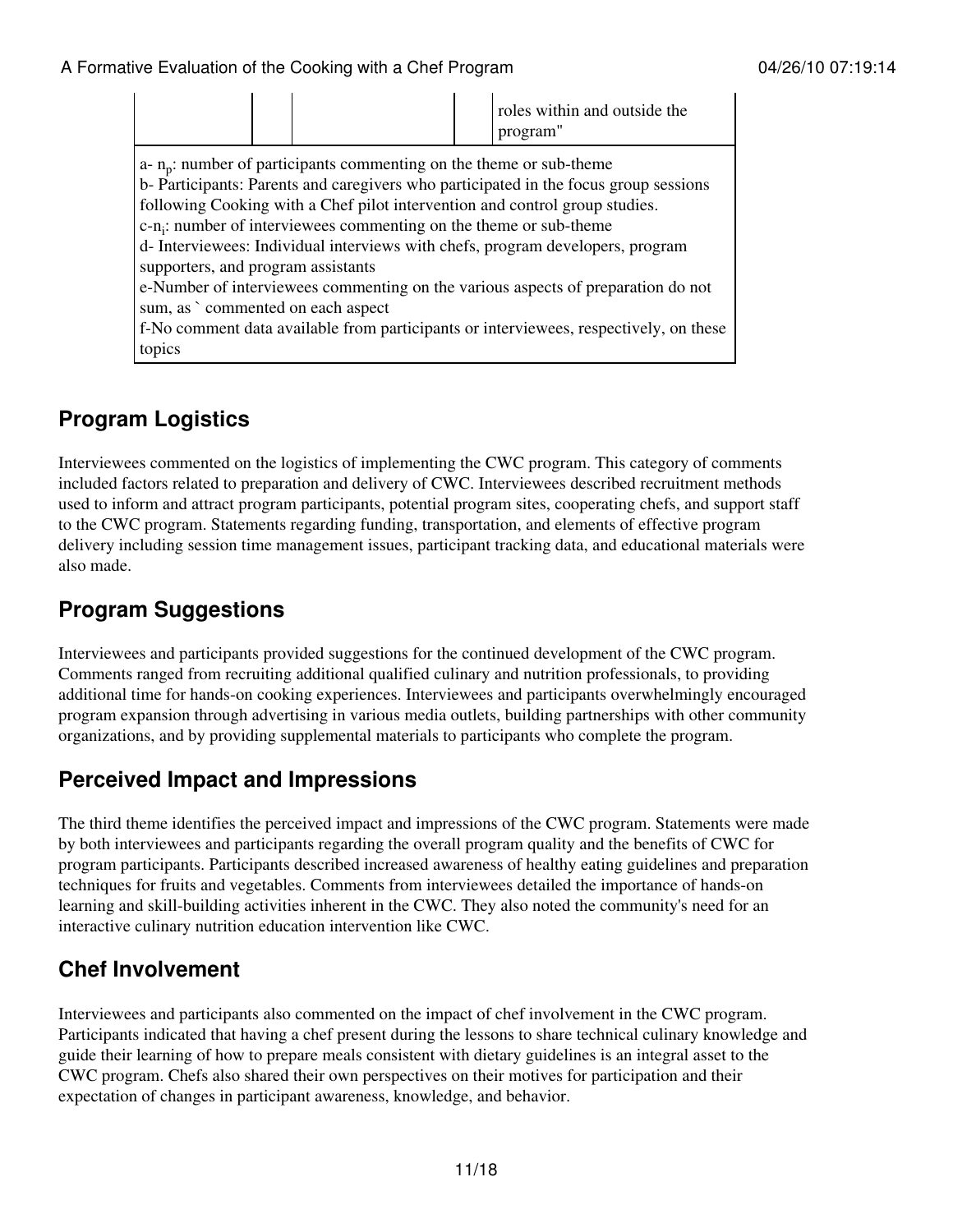#### **Comments on CWC Core Goals**

The core goals of the CWC program are: 1) to increase fruit and vegetable consumption, 2) to increase the occurrence of and confidence in at-home meal preparation, and 3) to decrease the use of salt in cooking through increased application of herbs and spices in cooking applications. Participants described in detail the positive changes made at home regarding these three goals as a result of participation in CWC as seen in Table 4.

#### **Table 4.** Comments of Participants and Interviewees as Related to Core Program Goals

| <b>Core Program</b><br>Goals                                                         | $n_p^a$ | Participant<br>Commentsb                                                                                                                                                                                                                                                                                                                                                                                                                                                                                                                            | $n_i^c$ | <b>Interviewee Commentsd</b>                                                                                                                                                                                                                                                                                                   |
|--------------------------------------------------------------------------------------|---------|-----------------------------------------------------------------------------------------------------------------------------------------------------------------------------------------------------------------------------------------------------------------------------------------------------------------------------------------------------------------------------------------------------------------------------------------------------------------------------------------------------------------------------------------------------|---------|--------------------------------------------------------------------------------------------------------------------------------------------------------------------------------------------------------------------------------------------------------------------------------------------------------------------------------|
| <b>Increase Fruit</b><br>and Vegetable<br>Consumption                                | 17      | "Husband [of a<br>participant] has<br>nutrition concerns and<br>enjoys the fruits<br>available at home"<br>"Eating more fruits<br>and vegetables by<br>making a conscious<br>effort each day"<br>"Kids are eating more<br>fruits and vegetables,<br>which encouraged me<br>to keep giving them to<br>try so kids will find<br>what they like and eat<br>more fruits and<br>vegetables"<br>"[Program is] helpful<br>for figuring out how<br>many vegetables to<br>buy for the week"<br>"Kids asked for a<br>salad instead of<br>macaroni and cheese" | 3       | "to increase the consumption<br>of fruits and vegetables"                                                                                                                                                                                                                                                                      |
| Increase<br>Occurrence of<br>and Confidence<br>in At-Home<br><b>Meal Preparation</b> | 14      | "Confidence to try<br>new things and not be<br>afraid of failing"<br>"Use binder/recipe<br>book for meal ideas"<br>"Encouraged me to do<br>more chopping -<br>practice is important"<br>"Did not eat out one<br>time last month; kids                                                                                                                                                                                                                                                                                                               | 8       | "Chef helped participants learn<br>skills, like using knives and<br>how to chop and dice by first<br>demonstrating, then letting<br>participants do it on their own.<br>Finally, the chef helped them<br>correct their mistakes. Some<br>participants were shy and<br>scared at first but then soon<br>built their confidence" |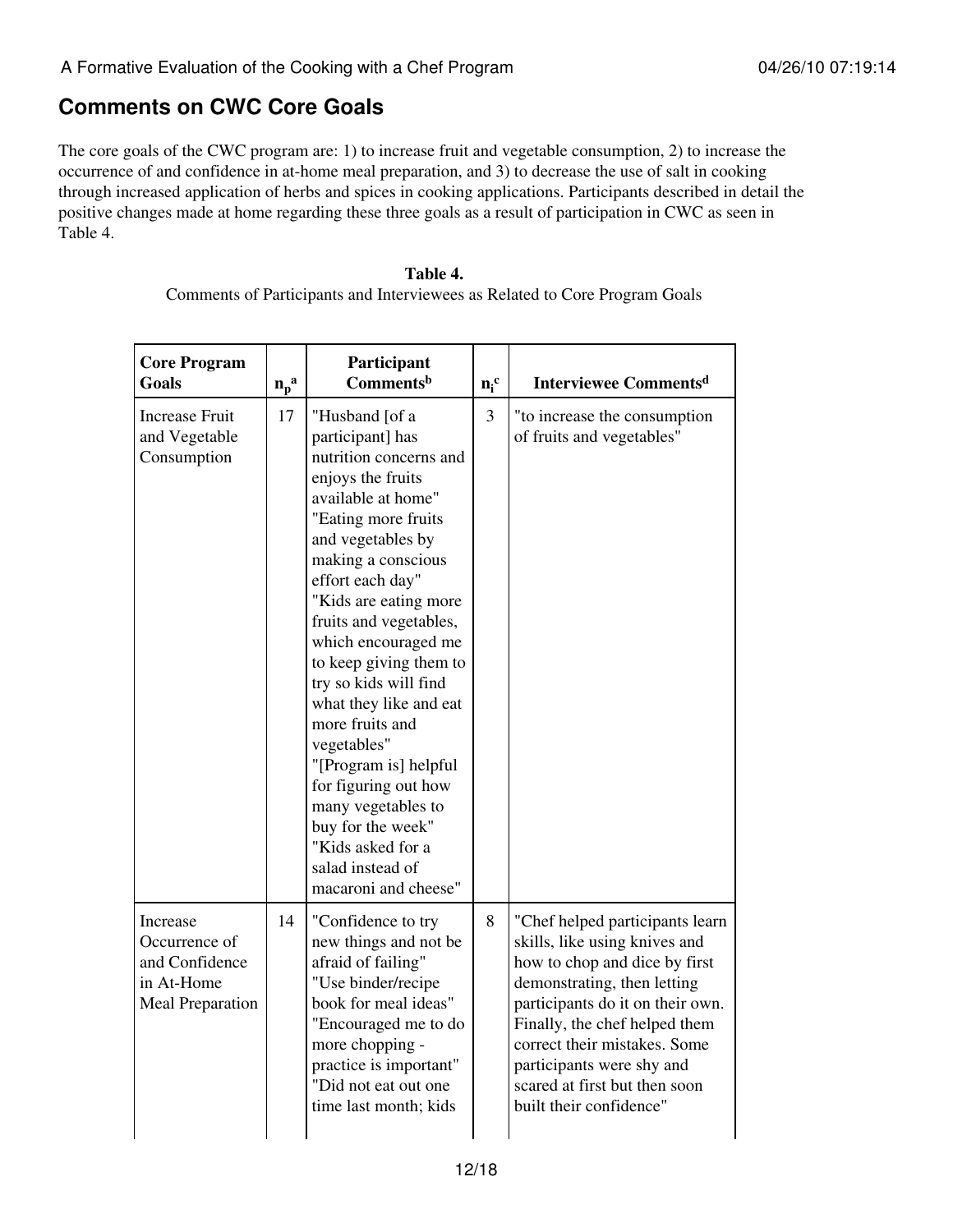|                                                                                                                                                                                                                                                                                                                                                                                                                                                                                                                                                                                                                                     |                | are excited to cook<br>now''                                                |              | "Teaching confidence with<br>cooking skills to encourage<br>cooking at home"<br>"There is a definite need for a<br>program that increases<br>confidence and knowledge in<br>the kitchen" |
|-------------------------------------------------------------------------------------------------------------------------------------------------------------------------------------------------------------------------------------------------------------------------------------------------------------------------------------------------------------------------------------------------------------------------------------------------------------------------------------------------------------------------------------------------------------------------------------------------------------------------------------|----------------|-----------------------------------------------------------------------------|--------------|------------------------------------------------------------------------------------------------------------------------------------------------------------------------------------------|
| Increase Use of<br>Herbs and Spices                                                                                                                                                                                                                                                                                                                                                                                                                                                                                                                                                                                                 | $\overline{4}$ | "More confident with<br>spices"<br>"Tried new spices<br>including cilantro" | $\mathbf{1}$ | "to reduce sodium intake by<br>utilizing other spices and<br>flavoring"                                                                                                                  |
| a- $n_p$ : number of participants commenting on the theme or sub-theme<br>b-Sample comments from participantsâ Parents and caregivers who participated in<br>the focus group sessions after CWC pilot intervention and control groups<br>$c$ - n <sub>i</sub> : number of interviewees commenting on the theme or sub-theme<br>d- Sample comments from intervieweesâ Individual interviews with chefs, program<br>developers, program supporters, and program assistants<br>e- Number of interviewees commenting on the various aspects of prepreparation do<br>not sum, as commented on each aspect. F- No comment data available. |                |                                                                             |              |                                                                                                                                                                                          |

### **Formative Evaluation used to improve CWC Core Program**

Formative evaluations, often through process evaluations strategies, are used to finalize intervention designs. We demonstrate how the findings from this formative study were used develop a logic model and refine the CWC program. During this evaluation process, logic models are often developed to help define the scope of the intervention and what constitutes complete and full intervention delivery (Funnell, 2000, Carroll & McKenna, 2001). A CWC logic model ( Figure 1) was developed retrospectively as a product of the formative evaluation process for use as an evaluation tool for the CWC program. It outlines background factors, inputs and resources available, program activities, external factors, and the goals and impact of CWC.

| <b>Background</b><br><b>Factors</b> | <b>Inputs and</b><br><b>Resources</b> | <b>Program</b><br><b>Activities</b> | External<br><b>Factors</b> | <b>Goals and Impact</b>      |
|-------------------------------------|---------------------------------------|-------------------------------------|----------------------------|------------------------------|
| <i>Income</i>                       | Chefs                                 | <b>Teaching</b><br>knife skills     | Community<br>agencies:     | Immediate:                   |
| Education                           | <i>Nutrition</i>                      |                                     |                            | <i>Increase</i>              |
|                                     | educator                              | <b>Teaching</b>                     | <b>Head Start</b>          | consumption of               |
| Ethnicity                           |                                       | basic                               |                            | fruits/vegetables            |
|                                     | (i.e. university                      | cooking                             | <b>Church</b>              |                              |
| Eating habits                       | nutrition faculty)                    | techniques                          | preschools                 | <i>Increase</i>              |
| Prior cooking                       | Support staff                         | Cooking tips                        | <b>DHEC</b>                | confidence in the<br>kitchen |

| Figure 1.           |
|---------------------|
| Logic Model Product |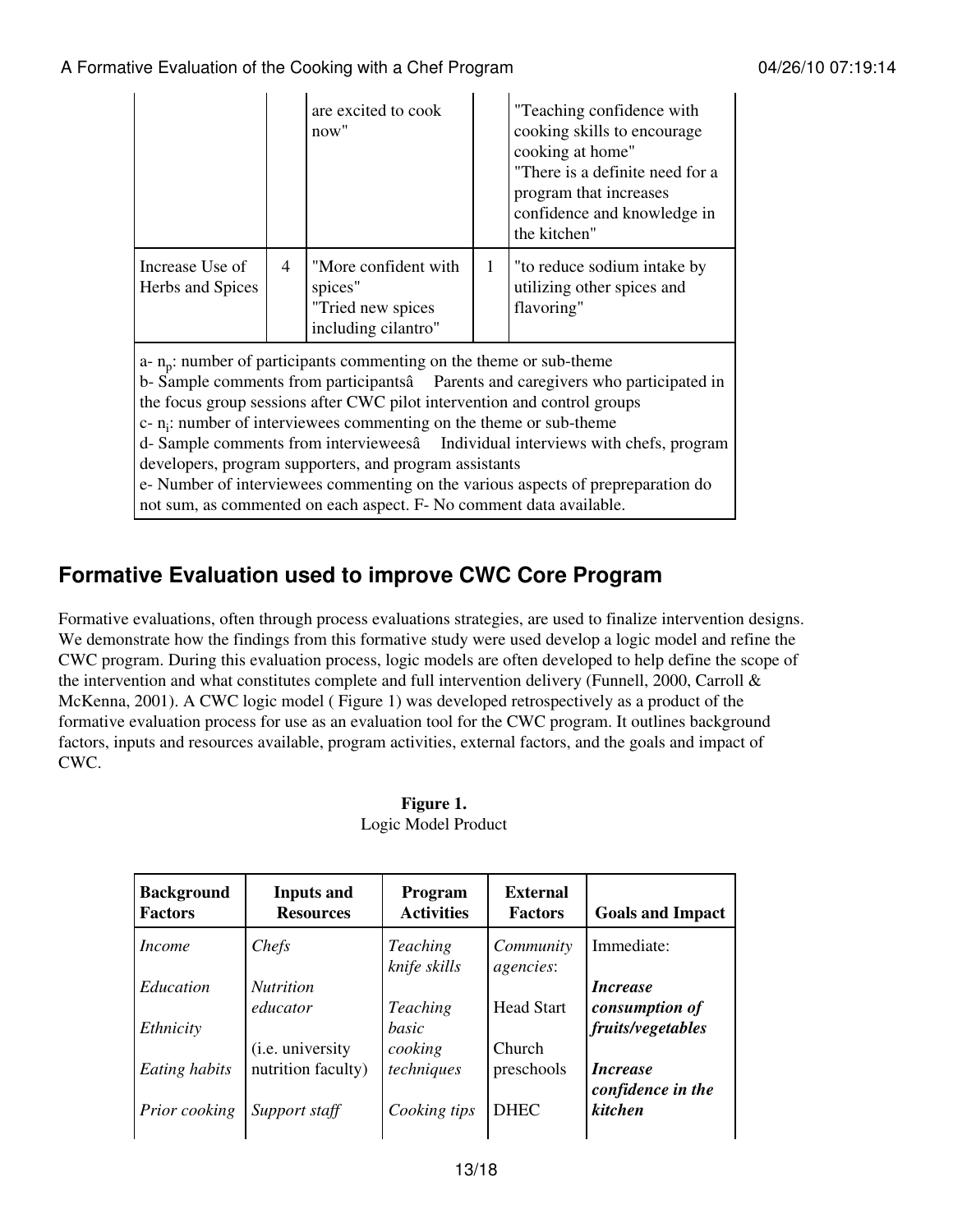| skills and                                                                             |                        | and advice        |             |                    |  |
|----------------------------------------------------------------------------------------|------------------------|-------------------|-------------|--------------------|--|
| experience                                                                             | (i.e. graduate         |                   | <b>DSS</b>  | Reduce sodium      |  |
|                                                                                        | students)              | Meal              |             | intake             |  |
|                                                                                        |                        | planning          | Healthcare  |                    |  |
|                                                                                        | Community              | activities        | facilities  | Involve chefs in   |  |
|                                                                                        | agencies: Head         |                   |             | changing eating    |  |
|                                                                                        | <b>Start</b>           | <b>Increase</b>   | Participant | habits             |  |
|                                                                                        |                        | awareness of      | support     |                    |  |
|                                                                                        | Church                 | food variety      | systems     | Change shopping    |  |
|                                                                                        | preschools             |                   |             | habits             |  |
|                                                                                        |                        | Participant       |             |                    |  |
|                                                                                        | Department of          | manual            |             | Improve flavor in  |  |
|                                                                                        | Health and             |                   |             | meals              |  |
|                                                                                        | Environmental          | <b>Incentives</b> |             |                    |  |
|                                                                                        | Control (DHEC)         | for               |             | Strengthen         |  |
|                                                                                        |                        | attendance        |             | community through  |  |
|                                                                                        | Department of          |                   |             | partnerships       |  |
|                                                                                        | <b>Social Services</b> |                   |             |                    |  |
|                                                                                        | (DSS)                  |                   |             | Projected Long     |  |
|                                                                                        |                        |                   |             | Term:              |  |
|                                                                                        | Corporate              |                   |             |                    |  |
|                                                                                        | Sponsors               |                   |             | Decrease incidence |  |
|                                                                                        |                        |                   |             | of diseases        |  |
|                                                                                        | (i.e. grocery          |                   |             | associated with    |  |
|                                                                                        | stores)                |                   |             | poor diet          |  |
|                                                                                        | Research and           |                   |             | Maintain good      |  |
|                                                                                        | evaluation             |                   |             | health throughout  |  |
|                                                                                        | knowledge and          |                   |             | life               |  |
|                                                                                        | skills                 |                   |             |                    |  |
|                                                                                        |                        |                   |             | Improve eating     |  |
|                                                                                        | Grant funding          |                   |             | habits of next     |  |
|                                                                                        |                        |                   |             | generation         |  |
|                                                                                        | Participant            |                   |             |                    |  |
|                                                                                        | support systems        |                   |             | Decrease obesity   |  |
| Bold and Italics-core goals of the Cooking with a Chef program                         |                        |                   |             |                    |  |
| Italics-elements of the Cooking with a Chef program discussed at length in the article |                        |                   |             |                    |  |

The evaluation process described in the study reported here led to a number of changes and improvements in the CWC program. Some of the most important modifications were in the areas of logistical, site preparation, and time allotment changes. It became evident that the planning and the preparation for the program required more time and support staff than originally predicted. We added a technician (graduate student) to assist in the organization of the materials, ingredients, and resource boxes for the program. At the site we observed what specifics in the kitchen and the general meeting space were necessary for safety, comfort and efficiency of the participants and the staff. The site set-up required our arrival approximately 1 hour in advance and that amount of time to clean-up afterwards as well.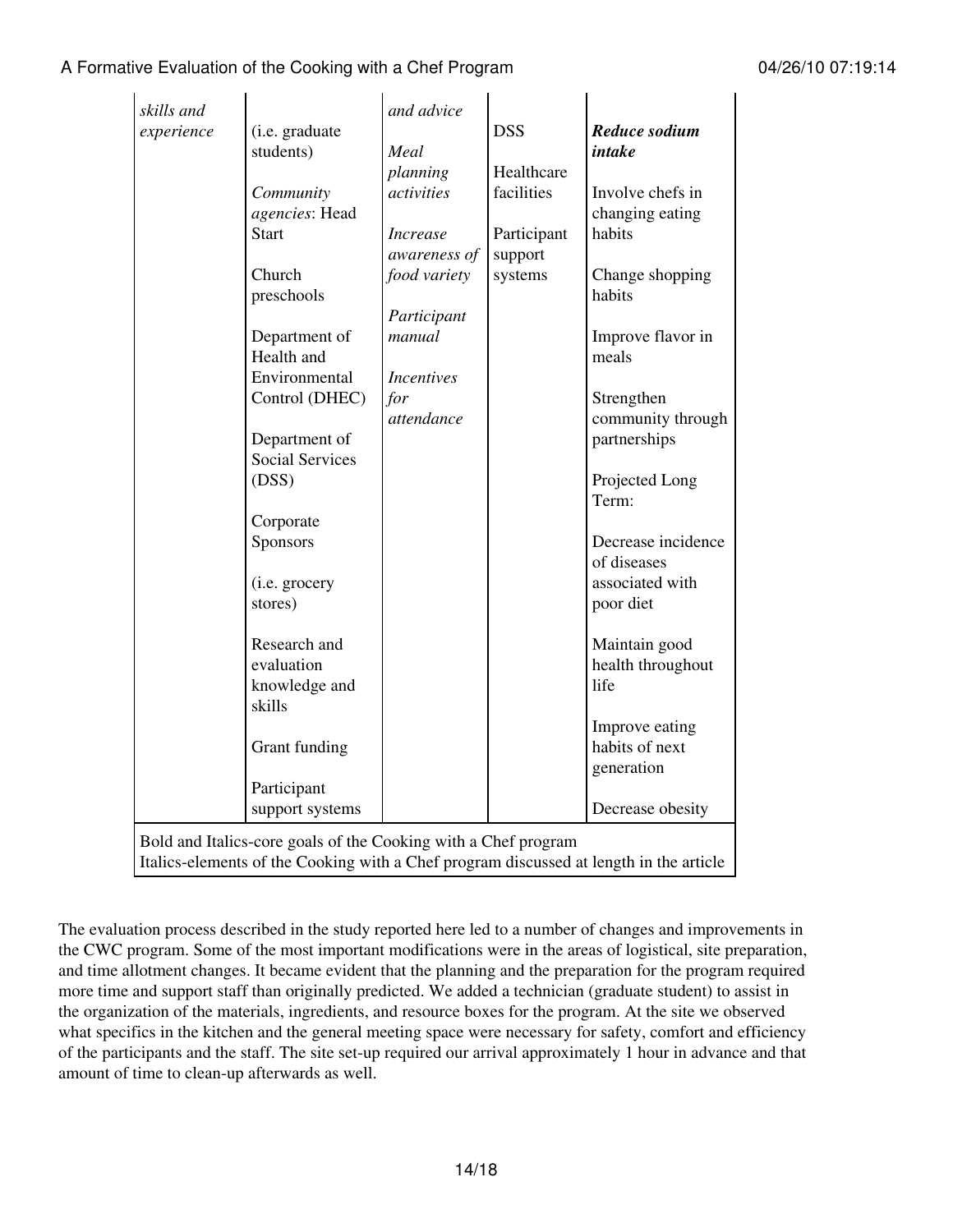Allowing for more flexible time during the sessions was key to enabling the participants to ask their questions of the chef during and following the sessions. Time spent in training the chef varies with the experience of that professional. Some chefs are more comfortable in the CWC situation, and development of chef training materials was necessary. Time requirement for the individual sessions was more easily gauged after these initial offerings were performed and evaluated. The 2-hour time frame was the preferred time frame by the staff and participants. The chefs indicated that they needed more time in the beginning to determine the culinary skill and kitchen safety competence of the participants. Thus we have added a get-to know-the-participant time in the early session of the program. Although at the time of the study reported here the CWC program had not yet been tested for efficacy, the formative evaluation improved our understanding of how key elements were or were not being addressed in the program and how to best delivery the program.

## **Discussion**

Qualitative research findings have indicated a high level of potential in the CWC program for building self-efficacy and changing the home environment by improving availability and accessibility of fruits and vegetables and increasing frequency of at-home cooking. Nutrition interventions that incorporate hands-on cooking activities have proven effective for increasing motivation (Condrasky, 2006a; Reed & Schuster, 2002; Kamps, 2006). The CWC program builds upon that tenet by including a chef in the CWC facilitator team and providing incentives that include a variety of ingredients for at-home preparation of class recipes.

This process as a strategy for program evaluation and improvement can be adapted by outreach programs and Extension agents in many disciplines and activities. There are valuable lessons learned for Extension faculty and county agents involved in foods and nutrition, youth, 4-H, and other related health promotion programs that want to replicate CWC as well. CWC can be implemented in a variety of practice settings, including faith-based organizations, rural preschools, public school programs, community programs, scouts, and 4-H gatherings. These are relevant to Extension and community outreach focused on improving eating, menu planning ability, and access to food resources.

While the start-up procedures for the CWC program require a significant initial time commitment from coordinators, volunteers, and staff, the process is fairly simple and can be done collaboratively with the help of trained associates. Practitioners should connect with chefs in their community who are enthusiastic, competent, and confident in their teaching ability and whose values align with the goals of CWC. When choosing organizations to partner with, it is important to match the needs and mission of the organization with CWC contributions and objectives. Logistical considerations, such as obtaining participant contact information, transportation, and procurement of lesson materials, is vital for successful implementation. Providing incentives is a way to encourage caregivers to return to the next class, practice learned culinary skills, and reinforce the CWC program objectives. Incentives provided during the CWC program included grocery bags of the ingredients for the recipes prepared during class, the course manual, and a cookbook emphasizing fruits, vegetables, whole grains, herbs, and spices.

The unique component of this program is the inclusion of a chef. Chefs are often natural teachers who are passionate and knowledgeable about cooking techniques, ingredients, and using the pantry method of cooking (Condrasky, 2006a). Chefs help motivate participants by providing individual attention, sharing industry tips and techniques, and encouraging them to spend more time cooking. Chefs who assist the nutrition educator in delivering the program must possess social skills for group interaction, technical ability in demonstrating meal preparation, and teaching skills. They must be enthusiastic about the mission of the CWC program and committed to healthy cooking and eating and possess an interest in improving quality of life through better nutrition.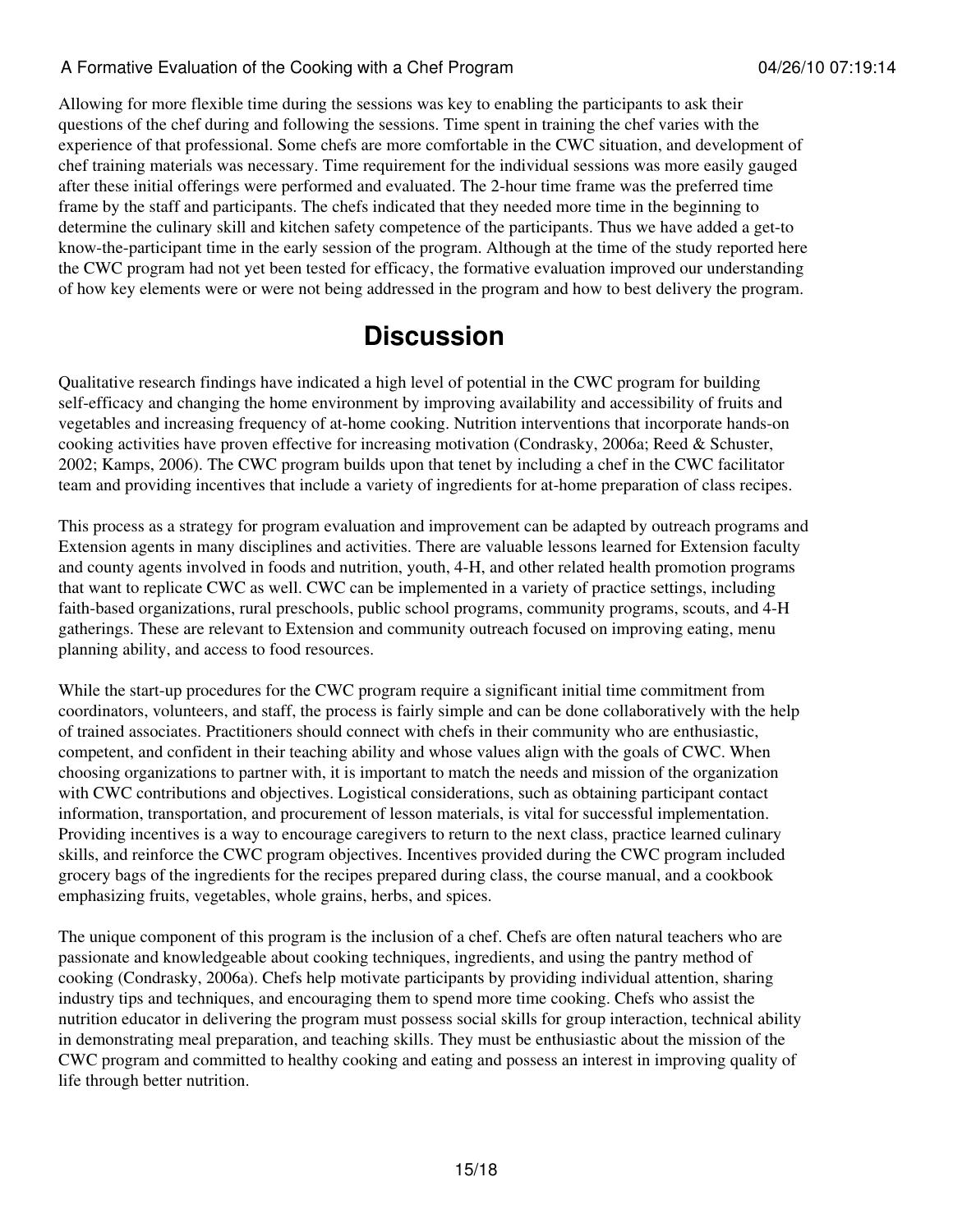### **Limitations**

One limitation to the findings of the study reported here is that program staff, not an independent moderator, conducted the focus group interviews at the end of the program. Still, valuable information was gathered concerning how to improve the program as well as participants' perceptions of how the program did and did not impact them.

Participants who were unable to finish the program did not participate in the focus group. Thus another limitation to the qualitative findings is that there are no comments from those with potentially different views of CWC because they did not attend all of the lessons. Data were collected using different methods; different interviewees with varying experiences were questioned as the CWC program evolved over several years. These data were later condensed into tables. Also, interviews were conducted only with people who completed the program and the attrition is not discussed in this review; however, this factor was a consideration in planning further recruitment actions. Because there was no actual behavior observed, behavior change was self-reported in the interview, which may be subject to response bias driven by the interviewees' desire to please the interviewer or say what he/she thinks is a "correct" answer.

# **Conclusion**

The delivery of the intervention has been refined and the process of testing the program for self-efficacy related to the participants preparation and cooking skills has begun. CWC intervention will be tested for self-efficacy regarding preparation skills and self-efficacy regarding cooking skills leading to individual eating behavior changes in the program and in the home through participative research in faith-based organizations. The program complements the skills of the Extension agent in food preparation and nutrition education. CWC relates to the traditionally difficult-to reach audience, from adolescents to the busy mom, as well as diverse cultural population groups.

CWC is a new way to enhance the family dining experience at home, make healthy ingredient choices, and enjoy mealtimes together. Extension agents have a unique opportunity to enhance their programs in working with the CWC program in their community and eliciting the assistance of professional chefs. The chefs bring the passion for cooking and for presentations of new and tasty foods for the family. Qualitative data from CWC indicates that this program is effective in promoting skill development, behavior change, and increasing the awareness, knowledge, and self-efficacy in food preparation techniques, meal planning, and cooking skills.

Involvement in the CWC program can change home environment, specifically by increasing the availability of fruits and vegetables and frequency of at home meal preparation. Central to the CWC program is the goal of improving participants' culinary skill set of basic cooking techniques and the preparation of fruits and vegetables through hands-on interaction with a professional chef. Potentially, with an improved skill level, participants have the ability to increase the volume and frequency of incorporating produce into meals. Interviews with CWC participants have revealed a noteworthy increase in the awareness of appropriate portion sizes and the need for increased consumption of fruits and vegetables. CWC will continue to be tested to show that the methods utilized are indeed effective.

#### **Acknowledgements**

This evaluation project was supported by funds from Clemson University Research Grant Committee sponsorship (December 2005- May 2006) and to the CDC Cooperative Agreement U58/CCU 422829. The authors gratefully acknowledge the collaboration partnership of Karen Graham MS, CHEA, Spartanburg, SC Department of Health and Environmental Control in this project.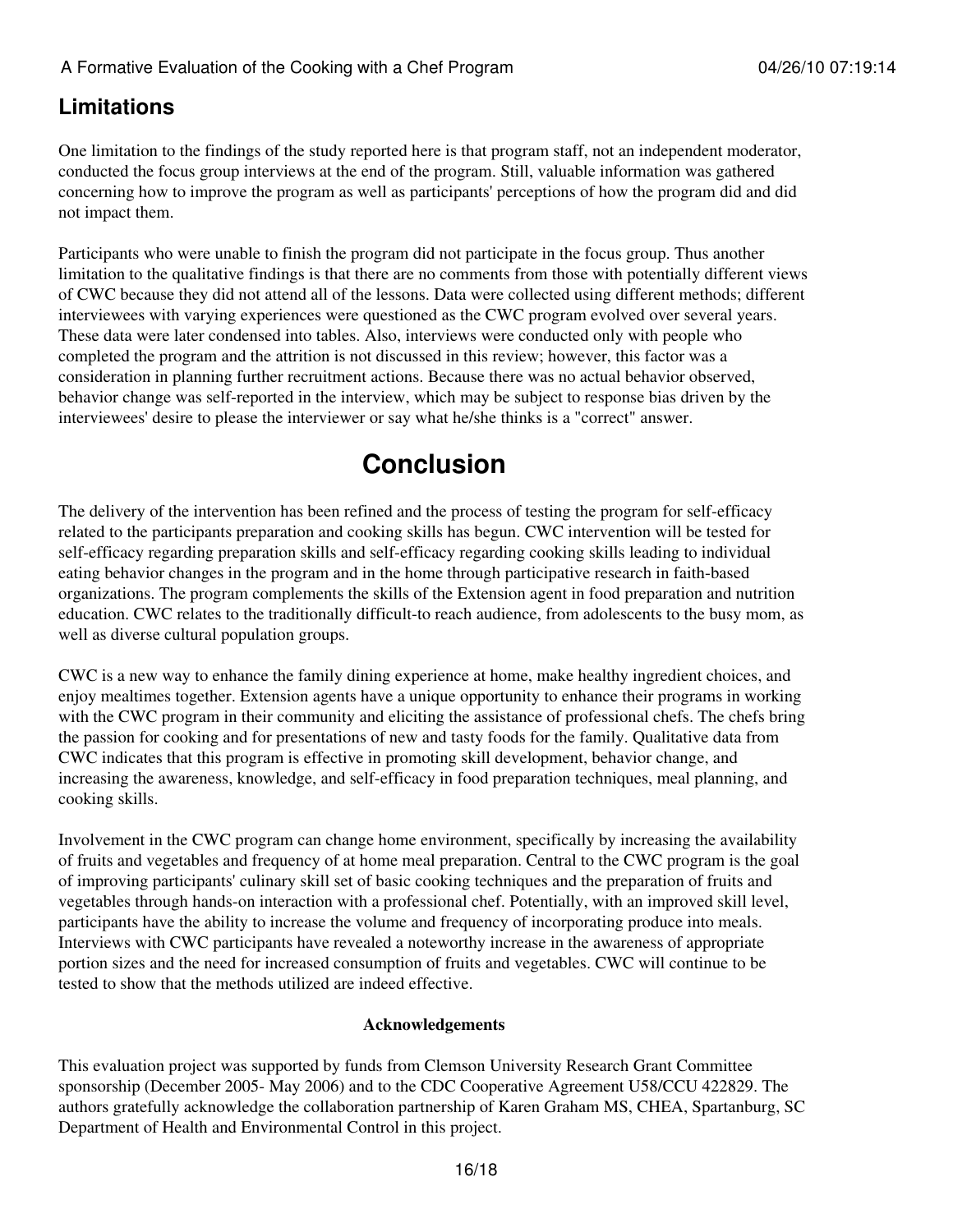## **References**

Bandura, A. (1986). *Social foundation of thought and action: a social cognitive theory*. Englewood Cliffs, NJ: Prentice Hall.

Block, G., Patterson, B., & Subar, A. (1992). Fruit, vegetables, and cancer prevention: A review of epidemiological evidence. *Nutrition and Cancer, 18*, 1-29.

Carroll, J., & McKenna, J. (2001). Theory to practice: Using the Logic Model to organize and report research results in a collaborative project. *Journal of Family Consumer Science* , 93.

Condrasky, M. (2006a). Cooking with a Chef. *Journal of Extension* [On-line], 44(4) Article 4FEA5. Available at: <http://www.joe.org/joe/2006august/a5.php>

Condrasky, M. (2006b). Meal ideas survey. *American Culinary Federation National Conference: Nutrition Refresher Course for Chefs*, (pp. 14-16). Philidelphia.

Condrasky, M., Graham, K., Kamps, J., & Vinuya, F. (2006). Cooking with a Chef: An innovative program to improve mealtime practices and eating behaviors of caregivers of preschool children. *Journal of Nutrition Education Behavior , 38*, 324-325.

Cullen, K. W., Baranowski, T., Klesges, L. M., Watson, K., Sherwood, N. E., & Story M, e. a. (2004). Anthropometric, parental, and psychosocial correlates of dietary intake of African-American girls. *Obes Res* (12), 20S-31S.

Fleishhacker, S., & Achterberg, C. (2003). Ensuring a healthy start is part of Head Start. *Journal of American Dietetic Association , 103*, 1583-1856.

Funnell, S. (2000). Developing and using a program theory matrix for program evaluation and performance monitoring. In P. Rogers, & T. Hacsi, *Program theory in evaluation: Challenges and opportunities, New Directions for Evaluation* (Vol. 107, pp. 91-101). San Francisco: Jossey-Bass.

Horodynski, M. A., Hoerr, S., & Coleman, G. (2004). Nutrition education aimed at toddlers. *Family Community Health , 27* (2), 103-113.

Kamps, J. J. (2006). A nutrition and culinary intervention on nutritional awareness, fruit and vegetable consumption and cooking practices of parents in the Upstate of South Carolina [thesis]. Clemson, SC: Clemson University.

*Keystone Center*. (2006) The Keystone forum on away-from-home foods: opportunities for preventing weight gain and obesity. Retrieved November 11, 2009 from: [http://208.72.156.157/~keystone/files/file/about/publications/Forum\\_Report\\_FINAL\\_5-30-06.pdf](http://208.72.156.157/~keystone/files/file/about/publications/Forum_Report_FINAL_5-30-06.pdf)

Miles, M. B., & Humberman, A. M. (1994). *Qualitative data analysis: An expanded sourcebook.* Thousand Oaks: Sage.

Position of the American Dietetic Association: Dietary guidance for healthy children ages 2 to 11 Years. (2004). *Journal of American Dietetic Association , 104* (4), 660-677.